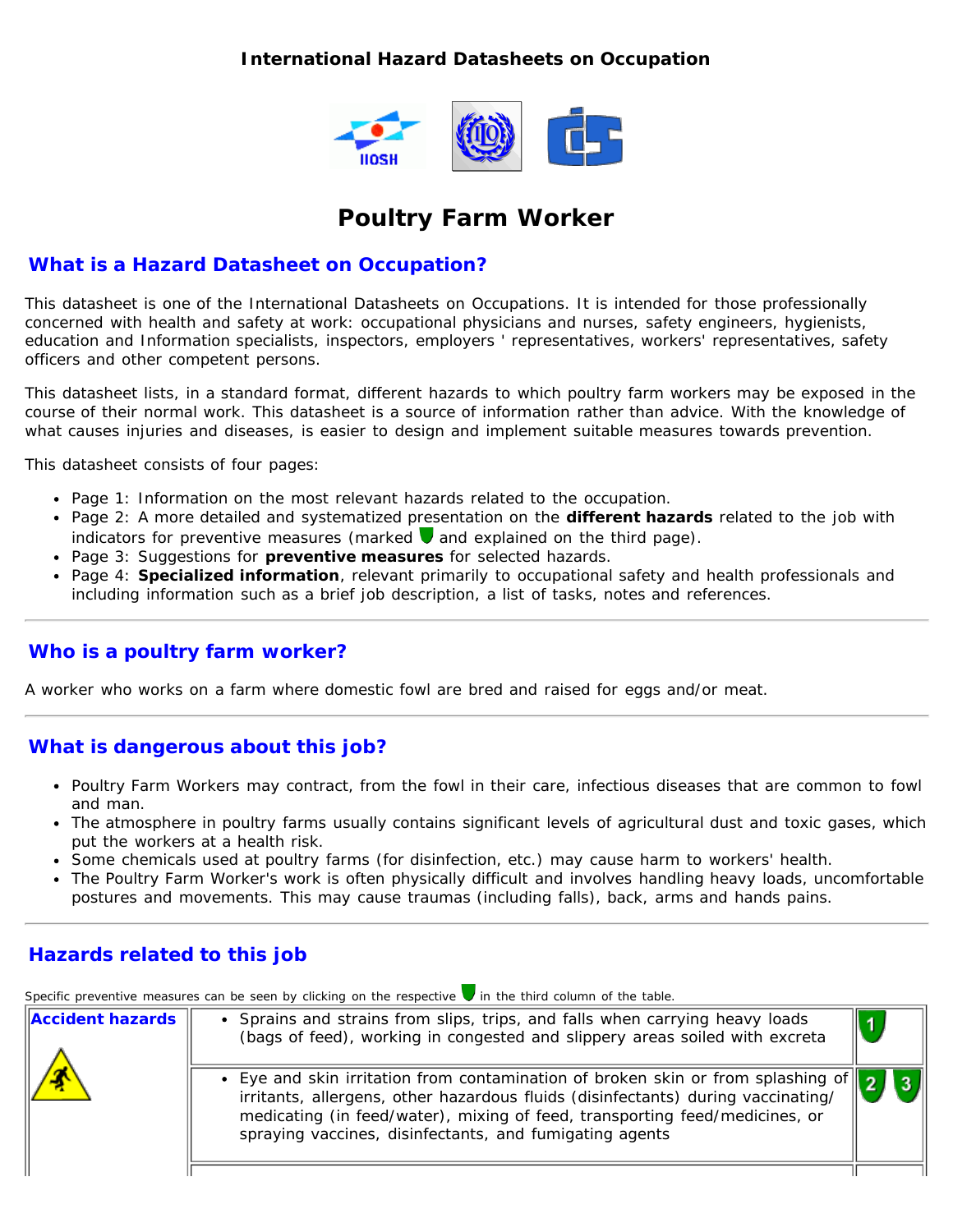|                                                             | • Burns from exposures to hot surfaces (e.g. incubators, debeaking tools)                                                                                                                                                                                                                                                                                                                                                                                                                                         |                |
|-------------------------------------------------------------|-------------------------------------------------------------------------------------------------------------------------------------------------------------------------------------------------------------------------------------------------------------------------------------------------------------------------------------------------------------------------------------------------------------------------------------------------------------------------------------------------------------------|----------------|
| <b>Physical hazards</b>                                     | • Exposure to high noise levels particularly in confinement systems                                                                                                                                                                                                                                                                                                                                                                                                                                               |                |
|                                                             | • Heat exhaustion, heat-induced dermatosis, sun-induced dermatosis and cold<br>exposure due to variable thermal conditions of year long outdoor work or<br>high temperature/humidity in confined systems                                                                                                                                                                                                                                                                                                          | $\overline{4}$ |
| <b>Chemical hazards</b>                                     | • Acute and chronic respiratory irritation and disease from exposure to<br>agricultural dusts. Agricultural dusts are primarily organic (feathers, dander,<br>microorganisms etc.), but inorganic dusts, like crystalline silica, are also<br>found in confinement house dusts<br>Immunologically mediated diseases (e.g. rhinopharyngitis, atopic asthma) and<br>hypersensitivity (immediate and delayed) reactions (e.g. extrinsic allergic<br>alveolitis/ hypersensititivy pneumonitis) from exposure to dusts | $\sqrt{5}$     |
|                                                             | • Acute and chronic dermal, ocular and respiratory diseases from exposure to<br>several toxic and asphyxiating gases common especially in confinement<br>systems including ammonia (NH3), released during microbial degradation of<br>manure; carbon dioxide (CO2) from animal respiration, manure fermentation,<br>and gas flame heaters; other gases include CO, H2S, CH4, S02, and NOx<br>(manure decomposition and fuel combustion)                                                                           |                |
|                                                             | • Exposure to disinfectants, detergents, formaldehyde, ammonia solutions,<br>sodium carbonate and sodium hypochlorite.                                                                                                                                                                                                                                                                                                                                                                                            | 3<br>5         |
|                                                             | • Formaldehyde, a suspect carcinogen, is often used as a disinfectant in<br>hatcheries and brooder houses                                                                                                                                                                                                                                                                                                                                                                                                         | 6              |
| <b>Biological hazards</b>                                   | • Zoonotic diseases and infections naturally transmitted between vertebrate<br>animals and man are common. These include infective agents such as<br>viruses, bacteria, fungi (histoplasmosis) rickettsia and other microbes<br>(psihicosis) as well as endotoxins                                                                                                                                                                                                                                                |                |
| Ergonomic,<br>psychosocial and<br>organizational<br>factors | • Back pains and other musculoskeletal problems resulting from overexertion<br>and wrong postures during lifting and moving of animals and feed bags,<br>shoveling of wastes, etc.                                                                                                                                                                                                                                                                                                                                | 8              |

#### **Preventive measures**

 $5<sub>1</sub>$ 

| Wear safety shoes with non-skid soles |
|---------------------------------------|
|---------------------------------------|

 $\overline{2}$ Wear appropriate eye protection; consult a safety supervisor or a supplier

 $\vert 3 \vert$ Protect hands with chemical-resistant gloves; if impractical, use a barrier cream

Install effective exhaust ventilation and air conditioning to prevent air contamination and heat or cold  $\overline{4}$ stress

Wear a respirator to avoid inhalation of dust or aerosols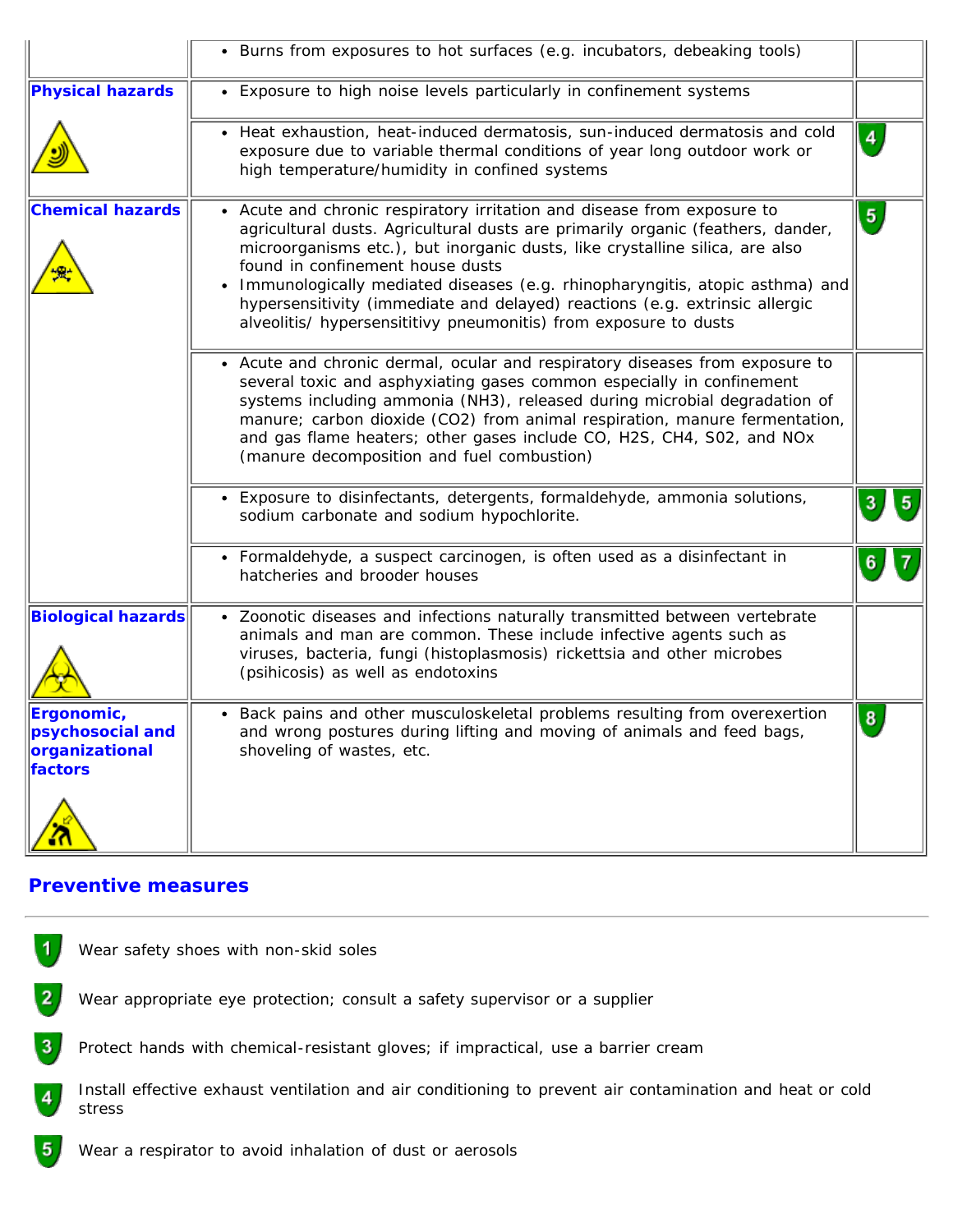Replace formaldehyde as a disinfectant with less harmful substitutes available on the market



Maintain a high level of personal hygiene. At the end of work, shower and change clothes. Do not take work-soiled clothing home

Learn and use safe lifting and moving techniques for heavy or awkward loads; use mechanical aids to assist in lifting

#### **Specialized information**

**Synonyms** Poultry farm worker (egg or meat): chicken farm worker; turkey farm worker; poultry farm laborer; brooder farm worker; pullet farm worker; duck farm worker.

**Definitions and/or description** poultry for eggs and meat: Removes chicks from shipping cartons and places them in brooder Occupation concerned with the breeding, raising, gathering, and caring of domestic fowl and collecting their products. Performs any combinations of the following duties concerned with raising houses. Cleans and disinfects poultry houses, cages, and nests. Spreads bedding materials. Cleans droppings from floor. Fills feeders and water containers. Vaccinates via drinking water, injection, or dusting of air. Inspects poultry for diseases and removes weak, ill and dead poultry from flock. Sexes livestock. Candles, collects, inspects, and packs eggs; selects, weighs, and crates fryers and pullets; records total packed; and prepares breeding reports. Monitors feed, water, illumination, and ventilation systems. Cleans, adjusts, and replaces systems parts using hand tools. May cut off tips of beaks.

Related and Agricultural workers; livestock confinement workers; poultry inseminator; caponizer; poultry **specific occupations** tender; poultry abattoirs. vaccinator; chicken sexer; poultry debeakers; poultry breeders; poultry hatchery worker; poultry

**Tasks** Administering (vaccines, medicines); assisting; breeding (animals); carrying; cleaning; collecting (eggs); disposing (waste); documenting; feeding; handling (animals); inspecting lifting; loading; maintaining; monitoring ; packing; pulling/pushing; repairing; restraining (animals); sorting; spreading (bedding); storing; transporting; watering.

**Primary equipment used** Crates; nebulizers (for vaccinating); fumigators; automatic feeding/watering devices; layer nests; conveyors (feed/animals); hand tools (for repairing); heated trimmers (debeaking); incubators.

**Workplaces** Poultry farms. **where the occupation is common**

**Notes** 1. Potential synergistic effects on the respiratory system from exposures to gases, dust, and smoking.



- 2. In general, farmers had significantly elevated risks for several cancers ' including lip, stomach, pancreas, nasal sinus, prostate, leukemia, non-Hodgkin's lymphoma, Hodgkin's disease, and multiple myeloma. Exposure to poultry has been shown to be a risk factor for leukemia.
- 3. The workplace and the residence are often co-located. Thus, hazards that effect the worker also effect the non-working family, including children. Often, sanitary conditions are unsatisfactory in these co-located dwellings.
- 4. Many undocumented migrant farm workers are less able to protect themselves from